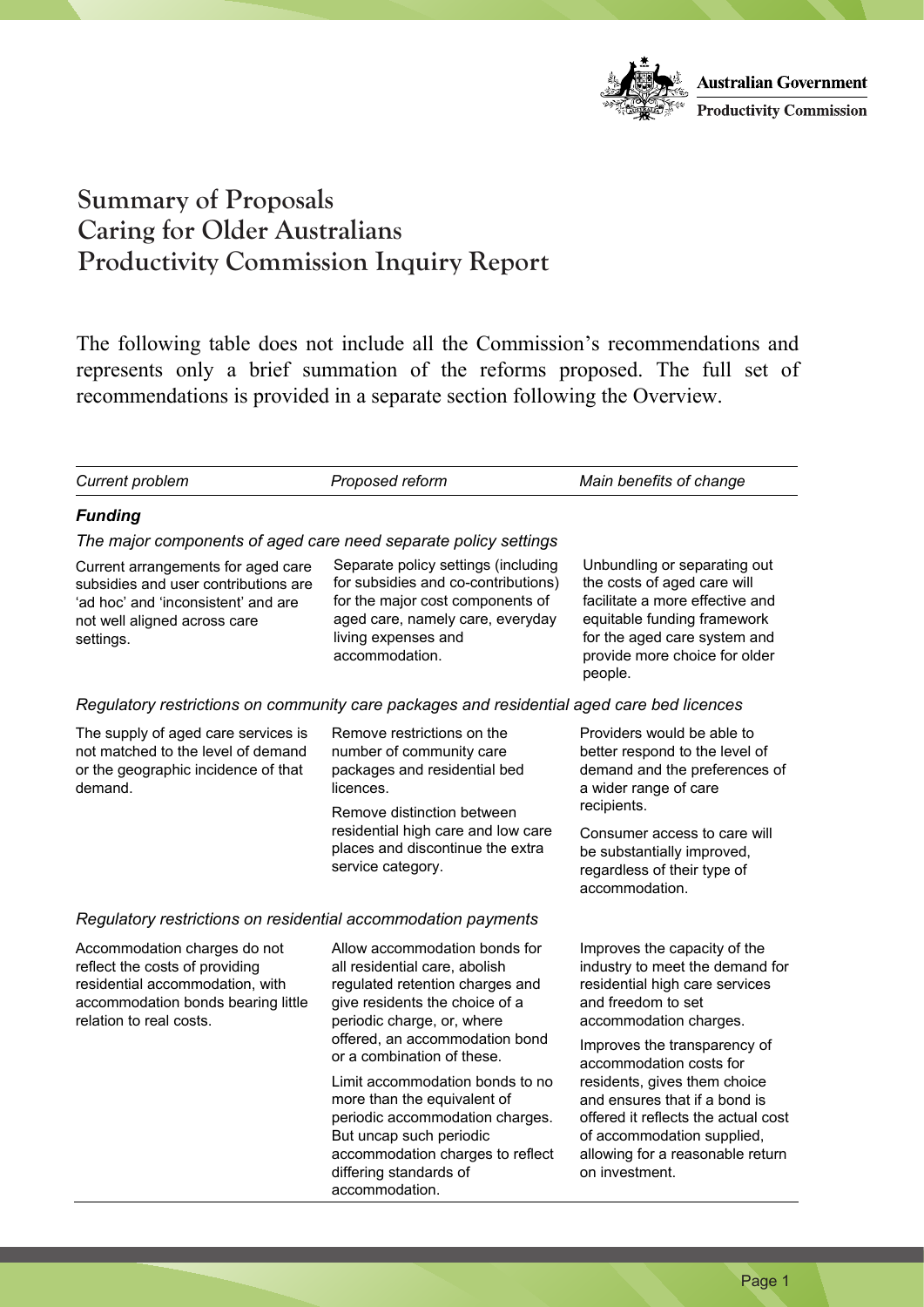residential business models.

### **Summary of Proposals Caring for Older Australians Productivity Commission Inquiry Report**

*Current problem Proposed reform Main benefits of change* 

### *Funding*

*Co-contributions across community and residential care* 

| Consumer contributions, if allowed,<br>vary and are not always related to<br>cost of supply nor are they related to<br>people's capacity to pay.<br>The system abounds with cross-<br>subsidies.   | Rate of co-contributions to be<br>determined by the Australian<br>Government, and based on<br>affordability and capacity to pay.<br>A comprehensive means test for<br>care recipients' co-contributions<br>will apply.                                                                                     | Consumer contributions will<br>better reflect people's capacity<br>to pay based on their wealth,<br>not just income. They will be<br>transparent and fair, not ad hoc<br>and arbitrary.                                                                                                                   |
|----------------------------------------------------------------------------------------------------------------------------------------------------------------------------------------------------|------------------------------------------------------------------------------------------------------------------------------------------------------------------------------------------------------------------------------------------------------------------------------------------------------------|-----------------------------------------------------------------------------------------------------------------------------------------------------------------------------------------------------------------------------------------------------------------------------------------------------------|
| Excessive or catastrophic costs of<br>care could totally consume older<br>people's accumulated wealth.                                                                                             | A lifetime limit to the care<br>recipients' co-contributions<br>towards the cost of government-<br>subsidised care services.                                                                                                                                                                               | The stop-loss limit ensures<br>consumers and their families<br>are not exposed to excessive<br>costs of care (but it excludes<br>accommodation costs).                                                                                                                                                    |
| Assisting older Australians to pay for care and support                                                                                                                                            |                                                                                                                                                                                                                                                                                                            |                                                                                                                                                                                                                                                                                                           |
| Current arrangements provide an<br>incentive for older people to sell their<br>residence and 'over-invest' the<br>proceeds in accommodation bonds<br>which lose value at the rate of<br>inflation. | Establish an Australian Age<br>Pensioners Savings Account<br>scheme to allow age pensioners<br>to deposit proceeds from the sale<br>of their principal residence. The<br>account is exempt from the assets<br>and income tests, and can be<br>drawn on flexibly to fund living<br>expenses and care costs. | Pensioners have more choice<br>in how they use their housing<br>wealth. If they chose to sell,<br>their home, they can retain<br>their pension benefits, and<br>access the savings account to<br>pay for living, accommodation<br>and care costs while<br>maintaining the real value of<br>their asset.   |
| Financial products to access equity<br>in one's home are limited in scope,<br>expensive and not well supported by<br>older Australians.                                                            | Establish a Government backed<br>Australian Aged Care Home<br>Credit scheme to assist older<br>Australians meet their aged care<br>costs, including for<br>accommodation, whilst retaining<br>their primary residence.<br>Dependents living in the<br>residence will be protected.                         | Allows individuals to draw on<br>the equity in their home to<br>contribute to the costs of their<br>aged care and support, in an<br>easy and secure manner with a<br>very low interest rate.<br>Repayment not due until care<br>recipient and all protected<br>persons choose to vacate the<br>residence. |
| Residential care for those of limited means                                                                                                                                                        |                                                                                                                                                                                                                                                                                                            |                                                                                                                                                                                                                                                                                                           |
| Inadequate supply of residential<br>aged care places for the financially<br>disadvantaged.                                                                                                         | Providers obliged to make<br>available a proportion of their<br>accommodation (set on a regional<br>basis) to supported residents.<br>A limited pilot would test the<br>benefits of allowing the trading of<br>the obligation between providers                                                            | Ensures equitable access to<br>residential care for those<br>unable to pay for their own<br>accommodation costs.<br>This flexibility will allow<br>providers to pursue more<br>efficient and innovative                                                                                                   |

in the same region.

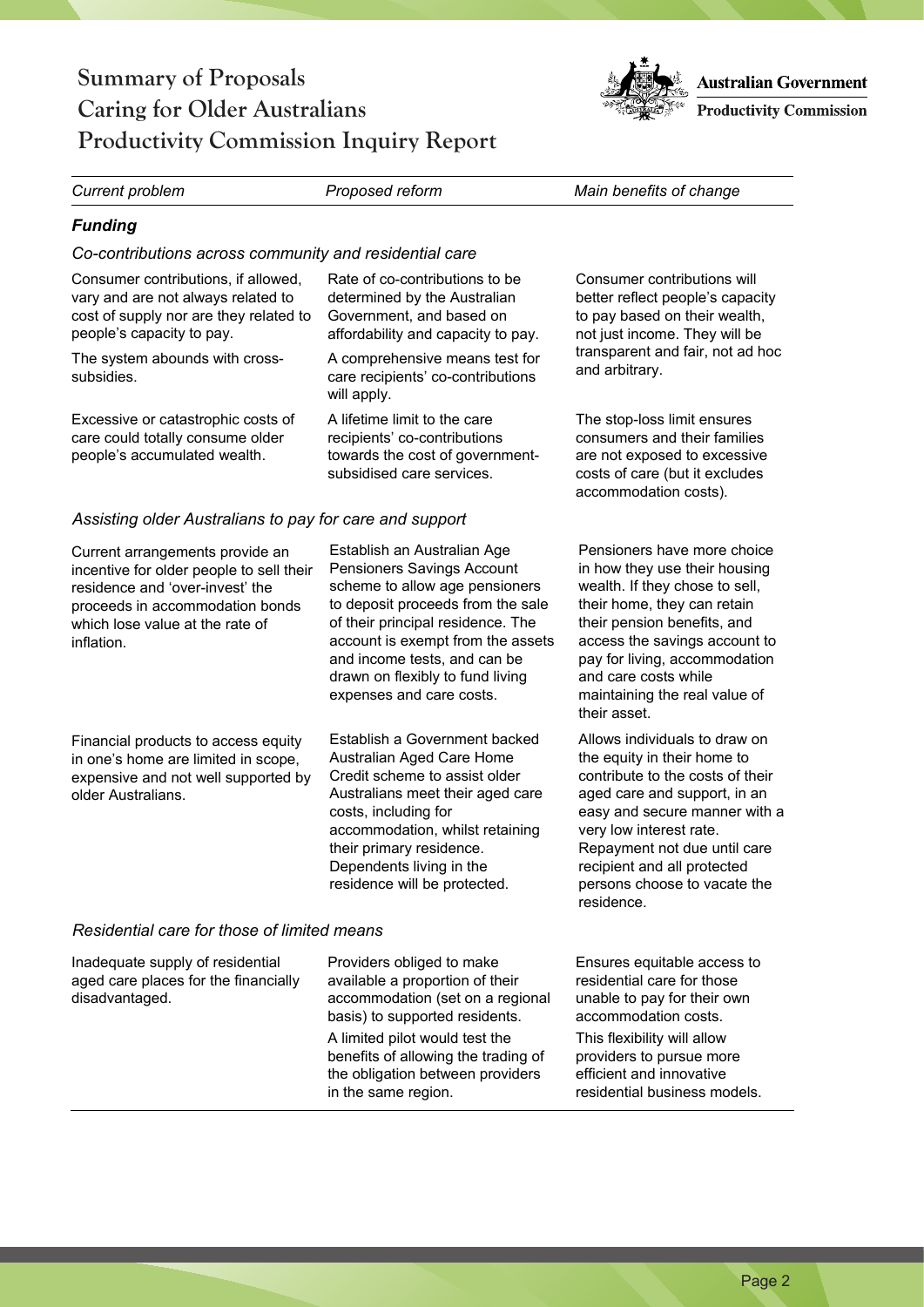

| <b>Current problem</b>                                                                                                                                                                              | Proposed reform                                                                                                                                                                                                                          | Main benefits of change                                                                                                                                                                                                                                                                     |
|-----------------------------------------------------------------------------------------------------------------------------------------------------------------------------------------------------|------------------------------------------------------------------------------------------------------------------------------------------------------------------------------------------------------------------------------------------|---------------------------------------------------------------------------------------------------------------------------------------------------------------------------------------------------------------------------------------------------------------------------------------------|
| The Government subsidy for<br>supported residents is inadequate.                                                                                                                                    | The subsidy for the approved<br>basic standard of residential care<br>accommodation for supported<br>residents should increase to<br>reflect the average cost of<br>providing such accommodation<br>within a region.                     | The level of subsidy will sustain<br>the commercially viable<br>provision of supported<br>accommodation (based on the<br>1999 building standard, which<br>is currently 1.5 beds per room).                                                                                                  |
| Current eligibility conditions for a<br>supported resident subsidy are<br>inconsistent with the principle that<br>care recipients with the means to do<br>so should pay for their<br>accommodation. | A person's share of their principal<br>residence should be included in<br>the total assets test for supported<br>resident status, but that person<br>should have guaranteed access<br>to the Australian Aged Care<br>Home Credit scheme. | This will allow subsidies to be<br>better targeted to those most in<br>need, but will remove the need<br>for those moving into residential<br>care to sell their residence in<br>which a 'protected person'<br>remains living.                                                              |
| Scheduled prices, subsidies and co-contributions to reflect actual costs                                                                                                                            |                                                                                                                                                                                                                                          |                                                                                                                                                                                                                                                                                             |
| Government set prices do not fully<br>reflect the cost of delivering aged<br>care services. As a consequence,<br>the quantity and to some degree<br>quality of services on offer has<br>suffered.   | Transparent recommendations<br>from the new independent<br>Australian Aged Care<br>Commission (AACC) on the<br>scheduled set of prices and<br>related indexation.                                                                        | Realistic prices, subsidies and<br>indexation will support a<br>sustainable aged care industry.<br>Greater industry confidence in<br>the price setting process.<br>Protects consumers from<br>market power of providers and<br>encourages the supply (and<br>choice) of aged care services. |
| <b>Care and support</b>                                                                                                                                                                             |                                                                                                                                                                                                                                          |                                                                                                                                                                                                                                                                                             |
| A single gateway into the aged care system                                                                                                                                                          |                                                                                                                                                                                                                                          |                                                                                                                                                                                                                                                                                             |

Consumers face a complex and confusing array of entry points into the aged care system and multiple sources of information about ageing and how they can best manage their own ageing.

Establish an Australian Seniors Gateway Agency to provide information, assessment of needs and entitlement to care and support services, care coordination and carer referral services, to be delivered via a regional network.

The Gateway will facilitate the assessment of capacity to pay for the purpose of co contributions.

The Gateway will make the aged care system easier to access and navigate for potential aged care recipients. It will be more efficient because it will remove duplication of some services and provide greater care coordination.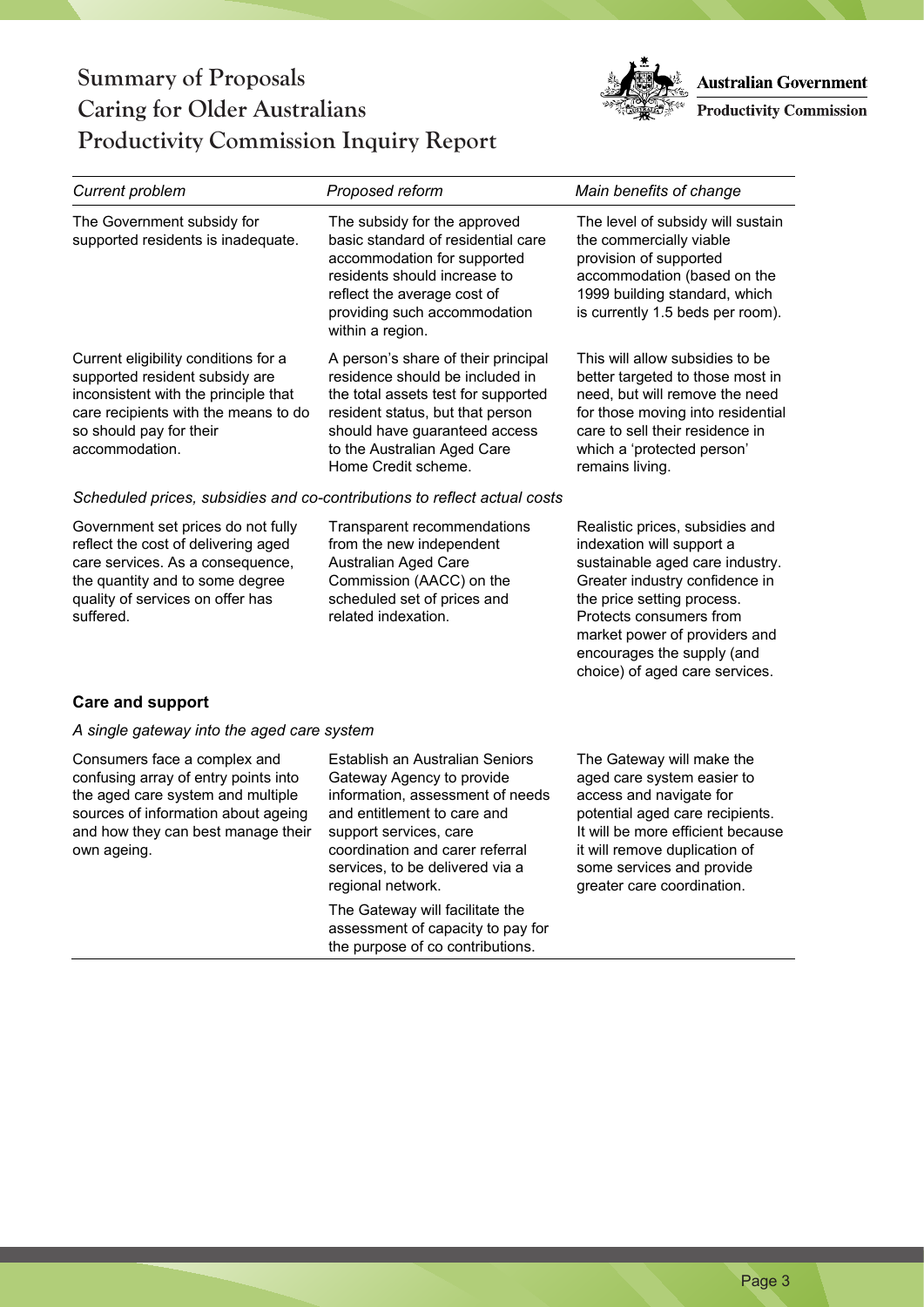

| <b>Current problem</b>                                                                                                                                                                                                                    | Proposed reform                                                                                                                                                                                                                         | Main benefits of change                                                                                                                             |
|-------------------------------------------------------------------------------------------------------------------------------------------------------------------------------------------------------------------------------------------|-----------------------------------------------------------------------------------------------------------------------------------------------------------------------------------------------------------------------------------------|-----------------------------------------------------------------------------------------------------------------------------------------------------|
| Care continuity and consumer choice                                                                                                                                                                                                       |                                                                                                                                                                                                                                         |                                                                                                                                                     |
| At present, care provided in<br>community and residential settings<br>is provided in discrete care silos,<br>and moving between these is<br>problematic for consumers.<br>Consumers have limited choice<br>about the mix of services they | Replace current discrete care<br>packages with a single system of<br>integrated and flexible care<br>provision. Government support for<br>a range of community services<br>which older Australians could<br>access through the Gateway. | Consumers will have better<br>access to services appropriate<br>to their needs as these needs<br>change.                                            |
| receive and the provider of those<br>services.                                                                                                                                                                                            | The Gateway will approve a set of<br>services to individuals on an<br>entitlement basis. Individuals may<br>choose an approved provider or<br>providers.                                                                                | Consumers will be able to<br>exercise greater choice about<br>who provides those services.                                                          |
|                                                                                                                                                                                                                                           | To support these arrangements,<br>fund an expanded system of<br>consumer advocacy services and<br>provide care coordination and<br>case management as needed.                                                                           | Expanded consumer advocacy<br>services and other supports will<br>assist informed choice,<br>particularly among vulnerable<br>consumers.            |
| Some basic community support<br>services for older people need to be<br>supported and easily accessible.                                                                                                                                  | Provide support for a range of<br>basic community support services<br>for older people and their carers.                                                                                                                                | Improve access to community<br>support services for the aged.                                                                                       |
| Greater focus on reablement                                                                                                                                                                                                               |                                                                                                                                                                                                                                         |                                                                                                                                                     |
| The current system emphasises<br>services to address symptoms of<br>functional decline rather than on<br>halting and reversing the decline.                                                                                               | Introduce an intensive time-limited<br>reablement service, with eligibility<br>and entitlement assessed by the<br>Gateway.                                                                                                              | A greater focus on<br>independence for the aged,<br>through providing rehabilitation<br>and restorative care.                                       |
| More flexible arrangements for respite care                                                                                                                                                                                               |                                                                                                                                                                                                                                         |                                                                                                                                                     |
| Current arrangements inhibit the<br>delivery of respite care that is best<br>suited to individual circumstances.                                                                                                                          | More flexible respite<br>arrangements to be trialled, such<br>as cashing out respite<br>entitlements and extending the<br>range of approved informal<br>respite providers.                                                              | Provide more appropriate<br>respite arrangements for carers<br>of older Australians.                                                                |
| Improving the interface with health and disability services                                                                                                                                                                               |                                                                                                                                                                                                                                         |                                                                                                                                                     |
| Limited integration of services<br>between health and aged care<br>service providers leads to<br>inappropriate hospital admissions<br>and care.                                                                                           | Promote the expanded use of in-<br>reach services to residential<br>aged care facilities and the<br>development of visiting multi-<br>disciplinary aged care health                                                                     | Improve wellbeing of residents<br>from not having to move<br>between residential and hospital<br>care. Reduce cost burdens on<br>the health system. |
| Current health services are not<br>sufficiently responsive to aged care<br>needs, and residents in aged care<br>facilities face difficulties in<br>accessing a range of health care<br>services.                                          | teams.<br>The Australian Government to<br>set cost reflective fees for certain<br>sub-acute services delivered in a                                                                                                                     | Teams will develop expertise in<br>aged care, deliver more<br>responsive services and attract<br>health workers to this sector.                     |
|                                                                                                                                                                                                                                           | residential care facility.                                                                                                                                                                                                              | Assists providers to deliver a<br>more flexible range of care<br>services, and diversify their client<br>and revenue bases.                         |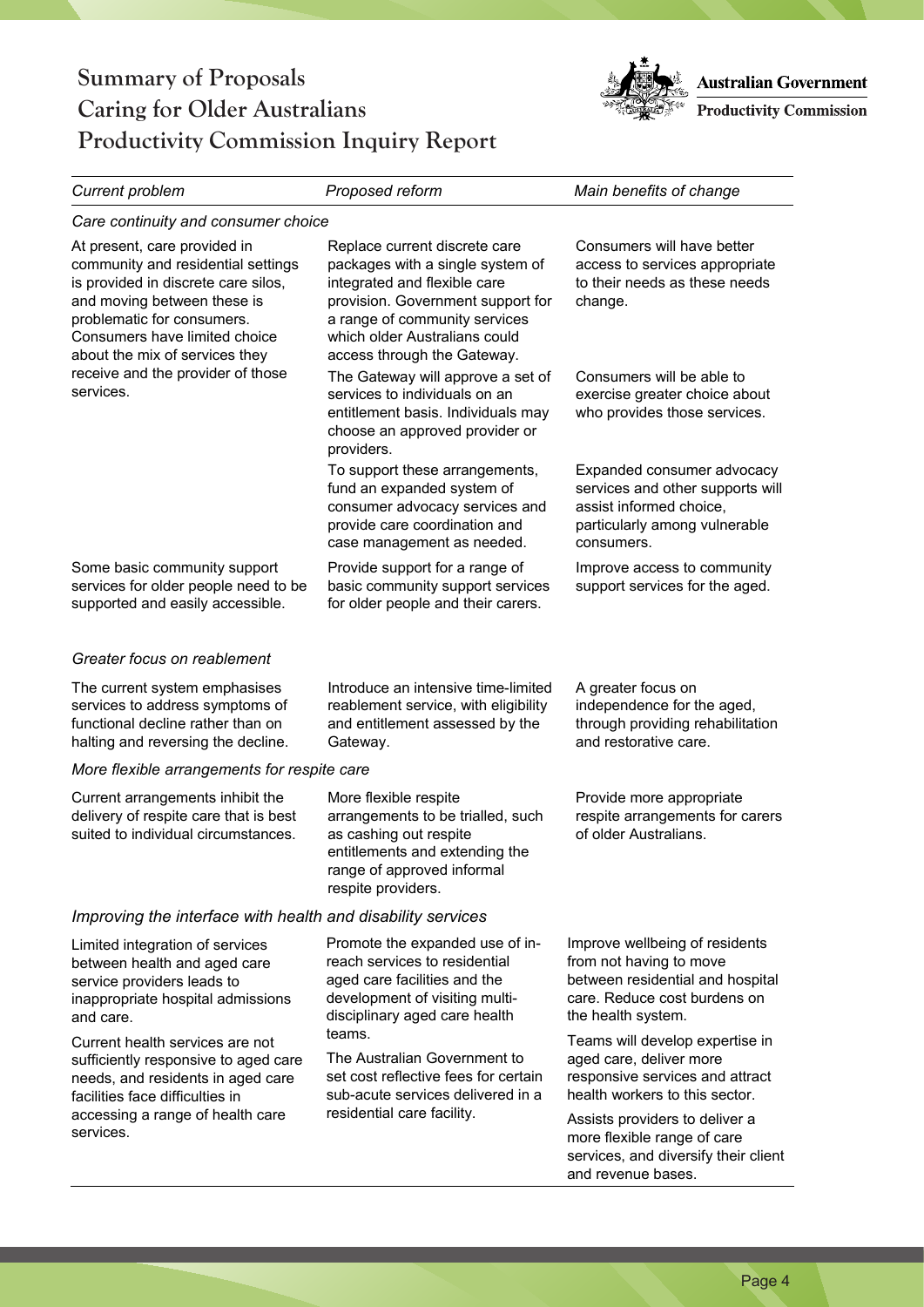

| <b>Current problem</b>                                                                                                                                                                                                                                                                              | Proposed reform                                                                                                                                                                                                                                                                                                                                                                 | Main benefits of change                                                                                                                                                                                                                                                                               |
|-----------------------------------------------------------------------------------------------------------------------------------------------------------------------------------------------------------------------------------------------------------------------------------------------------|---------------------------------------------------------------------------------------------------------------------------------------------------------------------------------------------------------------------------------------------------------------------------------------------------------------------------------------------------------------------------------|-------------------------------------------------------------------------------------------------------------------------------------------------------------------------------------------------------------------------------------------------------------------------------------------------------|
| Achieving continuity of care for<br>people with disabilities as they age<br>is difficult with different funding and<br>care systems                                                                                                                                                                 | Arrangements for funding<br>individuals in the aged care<br>system should be consistent with<br>those in the National Health and<br>Hospitals Network Agreement.                                                                                                                                                                                                                | Ensure continuity of care for<br>people with disabilities as they<br>age, and allow them to choose<br>services from providers who best<br>meet their needs.                                                                                                                                           |
|                                                                                                                                                                                                                                                                                                     | A person supported within the<br>disability care system should be<br>able to continue to be supported<br>by the system best able to meet<br>their care needs as they age.<br>Older people with disabilities can<br>elect to stay with disability<br>system or transfer to aged care<br>system.                                                                                  |                                                                                                                                                                                                                                                                                                       |
| <b>Quality of care</b>                                                                                                                                                                                                                                                                              |                                                                                                                                                                                                                                                                                                                                                                                 |                                                                                                                                                                                                                                                                                                       |
| Quality assurance framework                                                                                                                                                                                                                                                                         |                                                                                                                                                                                                                                                                                                                                                                                 |                                                                                                                                                                                                                                                                                                       |
| Current aged care standards focus<br>more on meeting minimum<br>standards rather than on continuous                                                                                                                                                                                                 | Publish quality indicators at the<br>service provider level. The AACC<br>to develop a Quality and                                                                                                                                                                                                                                                                               | Assist care recipients and their<br>families to make informed<br>choices about care.                                                                                                                                                                                                                  |
| quality improvement. Also, the<br>quality framework is not focussed<br>enough on outcomes for care<br>recipients.                                                                                                                                                                                   | Outcomes data set, accessible via<br>the Gateway.                                                                                                                                                                                                                                                                                                                               | Improve accountability for<br>government subsidies received<br>for approved aged care<br>services.                                                                                                                                                                                                    |
| Access to general practitioners                                                                                                                                                                                                                                                                     |                                                                                                                                                                                                                                                                                                                                                                                 |                                                                                                                                                                                                                                                                                                       |
| Older people in residential care or in<br>their homes do not always have<br>ready access to medical services.                                                                                                                                                                                       | Review the Medicare rebate for<br>services provided by GPs visiting<br>residential care facilities or people<br>in their homes.                                                                                                                                                                                                                                                 | Improve older people's access<br>to medical services at a time in<br>their life when their care needs<br>are highest.                                                                                                                                                                                 |
| End-of-life care                                                                                                                                                                                                                                                                                    |                                                                                                                                                                                                                                                                                                                                                                                 |                                                                                                                                                                                                                                                                                                       |
| Palliative and end-of-life care needs<br>of older Australians are not being<br>adequately met under the current<br>arrangements.                                                                                                                                                                    | Ensure that residential and<br>community care providers receive<br>appropriate payments for<br>delivering palliative and end-of-life<br>care.                                                                                                                                                                                                                                   | A greater role by residential<br>and community care providers<br>in delivering these services will<br>provide more appropriate care<br>and be less expensive than<br>services delivered in a hospital.                                                                                                |
| <b>Catering for diversity</b>                                                                                                                                                                                                                                                                       |                                                                                                                                                                                                                                                                                                                                                                                 |                                                                                                                                                                                                                                                                                                       |
| Caring for special needs groups                                                                                                                                                                                                                                                                     |                                                                                                                                                                                                                                                                                                                                                                                 |                                                                                                                                                                                                                                                                                                       |
| Older people from culturally and<br>linguistically diverse backgrounds<br>can have difficulty in communicating<br>their care needs or having their<br>preferences and cultural needs<br>respected. These circumstances<br>can adversely affect the wellbeing of<br>the older person receiving care. | The proposed Gateway should<br>cater for diversity by establishing<br>access hubs for older people<br>from CALD backgrounds,<br>providing interpreter services and<br>ensuring its diagnostic tools are<br>culturally appropriate for the<br>assessment of care needs.<br>Greater recognition in aged care<br>standards of the rights and needs<br>of older people from diverse | Improved assessments of care<br>needs and improved delivery of<br>appropriate care for people from<br>culturally diverse backgrounds<br>will help enhance consumer<br>wellbeing.<br>Newer diversity needs will be<br>better recognised including<br>refugees and sexually diverse<br>care recipients. |

backgrounds.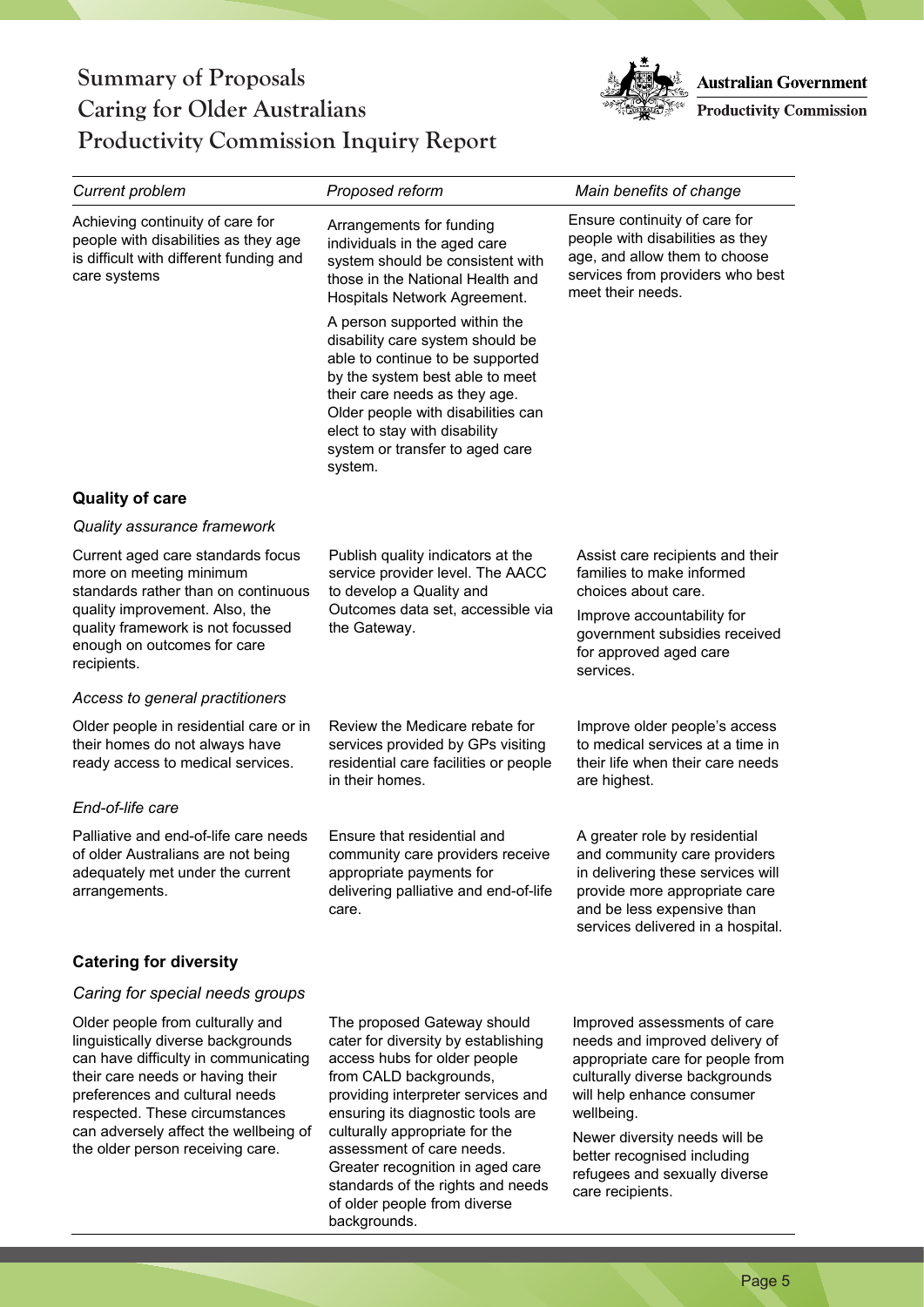

| <b>Current problem</b>                                                                                                                                                           | Proposed reform                                                                                                                                                                                                                                   | Main benefits of change                                                                                                                                     |
|----------------------------------------------------------------------------------------------------------------------------------------------------------------------------------|---------------------------------------------------------------------------------------------------------------------------------------------------------------------------------------------------------------------------------------------------|-------------------------------------------------------------------------------------------------------------------------------------------------------------|
| Caring for special needs groups can<br>involve added costs, which are not<br>fully reflected in scheduled prices<br>and subsidies.                                               | The proposed AACC, in<br>recommending care prices and<br>subsidies, should take into<br>account costs associated with<br>catering for diversity.                                                                                                  | Improved wellbeing of care<br>recipients by facilitating access<br>to services that are more<br>appropriate to their particular<br>needs.                   |
| There is limited capacity within<br>Indigenous and remote communities<br>to provide aged care services.                                                                          | Ensure that rural and remote and<br>Indigenous aged care services<br>be actively supported before<br>remedial intervention is required<br>with an emphasis on building<br>local capacity and service<br>sustainability.                           | Address current and prospective<br>workforce shortages.<br>Help to ensure sustainable,<br>culturally appropriate services.                                  |
| Many programs that are currently<br>block funded should receive funding<br>through consumer entitlement<br>commensurate with usage. But<br>some will need to be directly funded. | Governments should block fund<br>programs only where there is a<br>demonstrated need to do so,<br>based on specific service needs,<br>such as for some remote and<br>Indigenous specific services and<br>homeless persons' aged care<br>services. | Direct funding would target a<br>limited number of aged care<br>programs to ensure<br>sustainability or where<br>entitlement funding is not<br>appropriate. |

### **Housing of older Australians**

### *Improving the ability of older Australians to age in their homes and communities*

| There is no overarching policy<br>framework for providing home<br>maintenance and modification<br>(HMM) services at the national level<br>or in most states.                     | Governments should develop a<br>coordinated and integrated<br>national policy approach to<br>providing home maintenance<br>and modification services.                       | Improved effectiveness of HMM<br>services in achieving health,<br>community care and housing<br>outcomes for older people.                                                          |
|----------------------------------------------------------------------------------------------------------------------------------------------------------------------------------|-----------------------------------------------------------------------------------------------------------------------------------------------------------------------------|-------------------------------------------------------------------------------------------------------------------------------------------------------------------------------------|
| The absence of integrated<br>information systems hampers<br>planning and development of HMM<br>services.                                                                         | All governments should develop<br>benchmarks for levels of<br>services to be provided,<br>eligibility and co-contributions,<br>and professional and technical<br>expertise. |                                                                                                                                                                                     |
| Access standards in building<br>regulations have not been developed<br>specifically for residential dwellings<br>or been based on the characteristics<br>of people 65 and older. | Develop building design<br>standards for residential<br>housing that meet the access<br>and mobility needs of older<br>people.                                              | Improve the ability of older<br>people to remain living in their<br>homes and communities by<br>using more appropriate<br>standards, if they wish to modify<br>their house.         |
| Improving the supply of affordable housing for older Australians                                                                                                                 |                                                                                                                                                                             |                                                                                                                                                                                     |
| Australia has a shortage of<br>affordable rental housing, and rental<br>markets are pressed to meet the<br>demands of older renters. This<br>shortage is expected to worsen.     | COAG to develop a strategic<br>policy framework for providing<br>affordable housing that would<br>cost effectively meet the<br>demands of an ageing<br>population.          | Identify what changes or<br>additional policies (including<br>assessing current initiatives) are<br>required to ensure the housing<br>needs of people as they age are<br>being met. |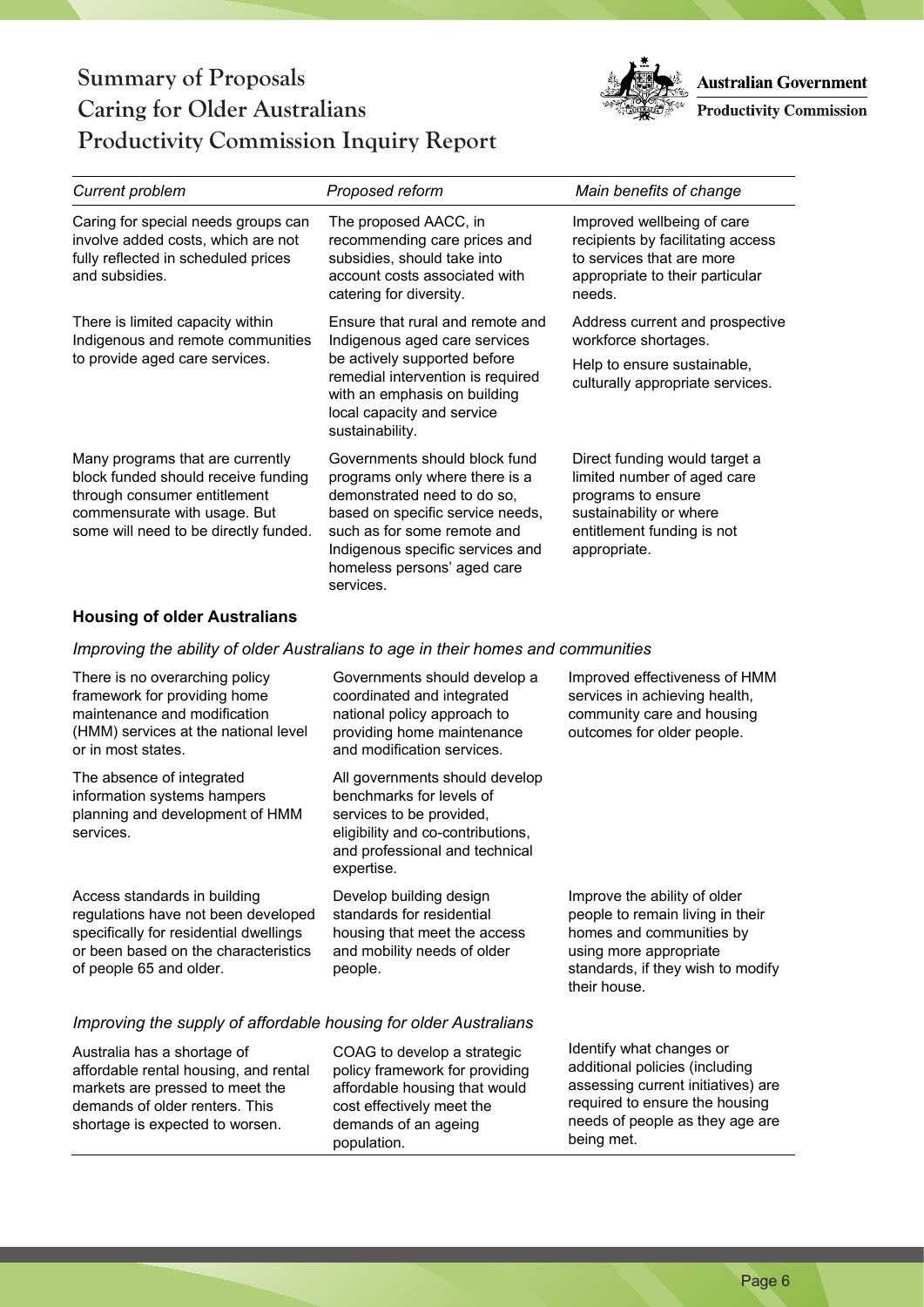

| <b>Current problem</b>                                                                                                                                                                                                                                       | Proposed reform                                                                                                                                                                                                  | Main benefits of change                                                                                         |
|--------------------------------------------------------------------------------------------------------------------------------------------------------------------------------------------------------------------------------------------------------------|------------------------------------------------------------------------------------------------------------------------------------------------------------------------------------------------------------------|-----------------------------------------------------------------------------------------------------------------|
| Regulation of retirement-specific living options                                                                                                                                                                                                             |                                                                                                                                                                                                                  |                                                                                                                 |
| Retirement-specific living options are<br>attracting an increasing share of<br>older Australians.                                                                                                                                                            | Regulation of retirement villages<br>and other retirement-specific<br>living options should not be<br>aligned with the regulation of<br>aged care.                                                               | Not imposing additional and<br>inappropriate costs on retirement<br>village accommodation.                      |
| Potential residents face complex and<br>confusing financial arrangements<br>and contracts.                                                                                                                                                                   | State and territory governments<br>should pursue nationally<br>consistent retirement village                                                                                                                     | Greater transparency in financial<br>arrangements and residents'<br>contractual rights and                      |
| Differing state and territory<br>retirement village legislation impose<br>costs which deters investment.                                                                                                                                                     | legislation under the aegis of<br>COAG.                                                                                                                                                                          | responsibilities.<br>Reduce a significant impediment<br>to new investment in the industry.                      |
| <b>Carers and volunteers</b>                                                                                                                                                                                                                                 |                                                                                                                                                                                                                  |                                                                                                                 |
| Improving support for informal carers                                                                                                                                                                                                                        |                                                                                                                                                                                                                  |                                                                                                                 |
| Many carers are financially and<br>socially disadvantaged and may<br>have poor health, partly as a result of<br>their caring activities.<br>Carer support is currently<br>administered in an ad hoc way<br>across a number of programs and<br>jurisdictions. | The Gateway, when assessing<br>the care needs of older people,<br>should also assess the capacity<br>of informal carers to provide                                                                               | Encourage a strong and<br>sustainable community of<br>informal carers.<br>Ensure carers access the              |
|                                                                                                                                                                                                                                                              | ongoing support.<br>Carer Support Centres be<br>developed from the existing                                                                                                                                      | services they, and those they<br>care for, need and are entitled to<br>receive.                                 |
|                                                                                                                                                                                                                                                              | carer support programs and to<br>provide a broader range of<br>carer support services.                                                                                                                           | Make respite and other services<br>more easily accessible and<br>responsive to the needs of<br>informal carers. |
| Improving conditions for volunteers                                                                                                                                                                                                                          |                                                                                                                                                                                                                  |                                                                                                                 |
| Organisations face significant costs<br>associated with organising, training<br>and managing volunteers.                                                                                                                                                     | Funding for services which<br>engage volunteers should take<br>into account the costs<br>associated with: volunteer<br>administration and regulation;<br>and appropriate training and<br>support for volunteers. | Reduce barriers to individuals<br>volunteering and improve<br>organisations' ability to harness                 |
| Activities can impose substantial<br>costs on volunteers.                                                                                                                                                                                                    |                                                                                                                                                                                                                  | volunteers.                                                                                                     |
| <b>Workforce issues</b>                                                                                                                                                                                                                                      |                                                                                                                                                                                                                  |                                                                                                                 |
| Improving employment conditions and training for the formal care workforce                                                                                                                                                                                   |                                                                                                                                                                                                                  |                                                                                                                 |

Inadequate funding and indexation mechanisms diminish aged care providers' ability to pay fair and competitive wages.

Scheduled prices for aged care should take into account the need to pay fair and competitive wages to nursing and other care staff delivering aged care services.

The payment of fair and competitive remuneration for aged care workers should reduce the lack of parity, especially with the acute health care system, and enhance the attractiveness of the aged care sector to employees.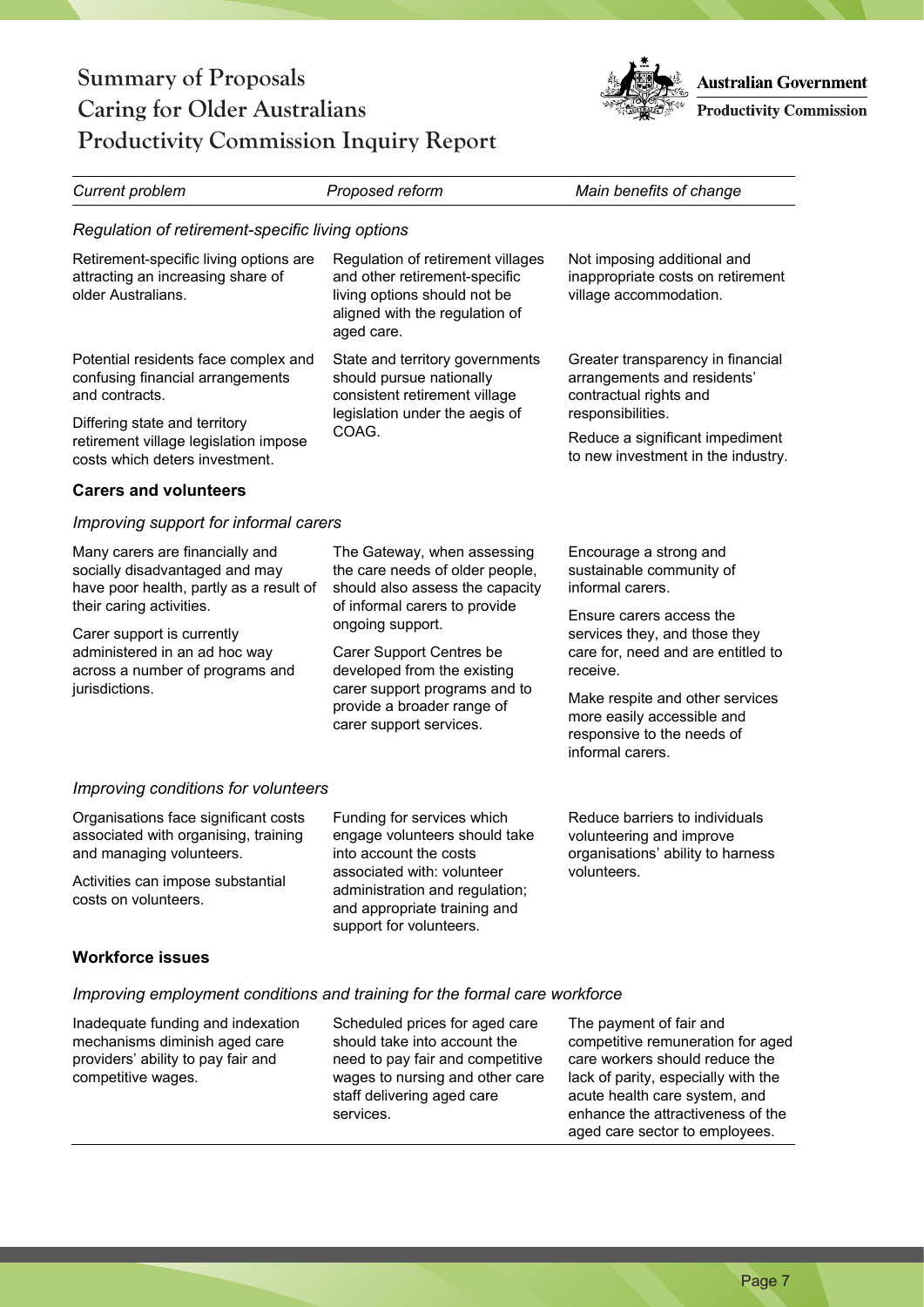

| Current problem                                                                                                                                              | Proposed reform                                                                                                                                                                                                      | Main benefits of change                                                                                                                                                                                             |
|--------------------------------------------------------------------------------------------------------------------------------------------------------------|----------------------------------------------------------------------------------------------------------------------------------------------------------------------------------------------------------------------|---------------------------------------------------------------------------------------------------------------------------------------------------------------------------------------------------------------------|
| A lack of vocational training<br>packages for the aged care sector<br>and poor quality of training provided<br>by some registered training<br>organisations. | Promote skill development<br>through an expansion of<br>accredited courses to provide<br>aged care workers at all levels<br>with the skills they need.                                                               | Develop and promote career<br>paths for aged care workers and<br>improve the quality of care that<br>those workers are able to<br>deliver.                                                                          |
| A limited number of specialist<br>'teaching aged care facilities'.                                                                                           | Fund the expansion of 'teaching'<br>aged care services' to promote<br>the sector and provide<br>appropriate training for personal<br>carers and medical, nursing and<br>allied health students and<br>professionals. | Increase the willingness of<br>personal carers and health<br>professionals to enter the aged<br>care sector and provide the<br>training to equip the aged care<br>workforce to deliver better<br>quality aged care. |
| The quality of aged care training<br>delivered by registered training<br>organisations is variable.                                                          | Independently review delivery<br>and outcomes of aged care<br>related vocational education and<br>training courses by registered<br>training organisations.                                                          | Ensure that appropriate<br>minimum standards are applied<br>in the delivery of accredited<br>aged care courses and that<br>students demonstrate the<br>appropriate competencies.                                    |

#### **Regulatory institutions**

#### *New regulatory arrangements are needed*

Governance arrangements in aged care do not clearly separate policy, regulation and appeals, which create inherent conflicts of interest within DoHA.

A number of regulatory functions are undertaken by multiple jurisdictions, agencies and departments. This duplication creates confusion for providers, adds to regulatory costs incurred by the industry and can compromise the quality of care.

Complaint handling within DoHA creates conflicts of interest.

A complex management and accountability structure exists within the Complaints Investigation Scheme and the Office of Aged Care Quality and Compliance.

Establish a new regulatory agency — the Australian Aged Care Commission — with statutory offices and Commissioners for Care Quality and for Complaints and Reviews.

Also to have responsibility for recommending scheduled prices, subsidies and rate of indexation for care services, and administering prudential and all other aged care regulation.

The AACC should handle complaints by consumers and providers in the first instance.

The Gateway should establish a separate complaints handling and review office to deal with complaints about its decisions.

Appeals in respect of AACC decisions and those of the Gateway should be heard by the Administrative Appeals Tribunal (AAT).

Abolish the Office of the Aged Care Commissioner.

Removes potential conflicts of interests, ensures greater independence of regulatory roles and, thus, establishes a more effective regulatory governance structure.

Create an independent complaints handling process which is separate from the funding and policy department.

Provide a separate mechanism to determine appeals at arm's length to both the proposed independent regulator and the proposed Gateway Agency.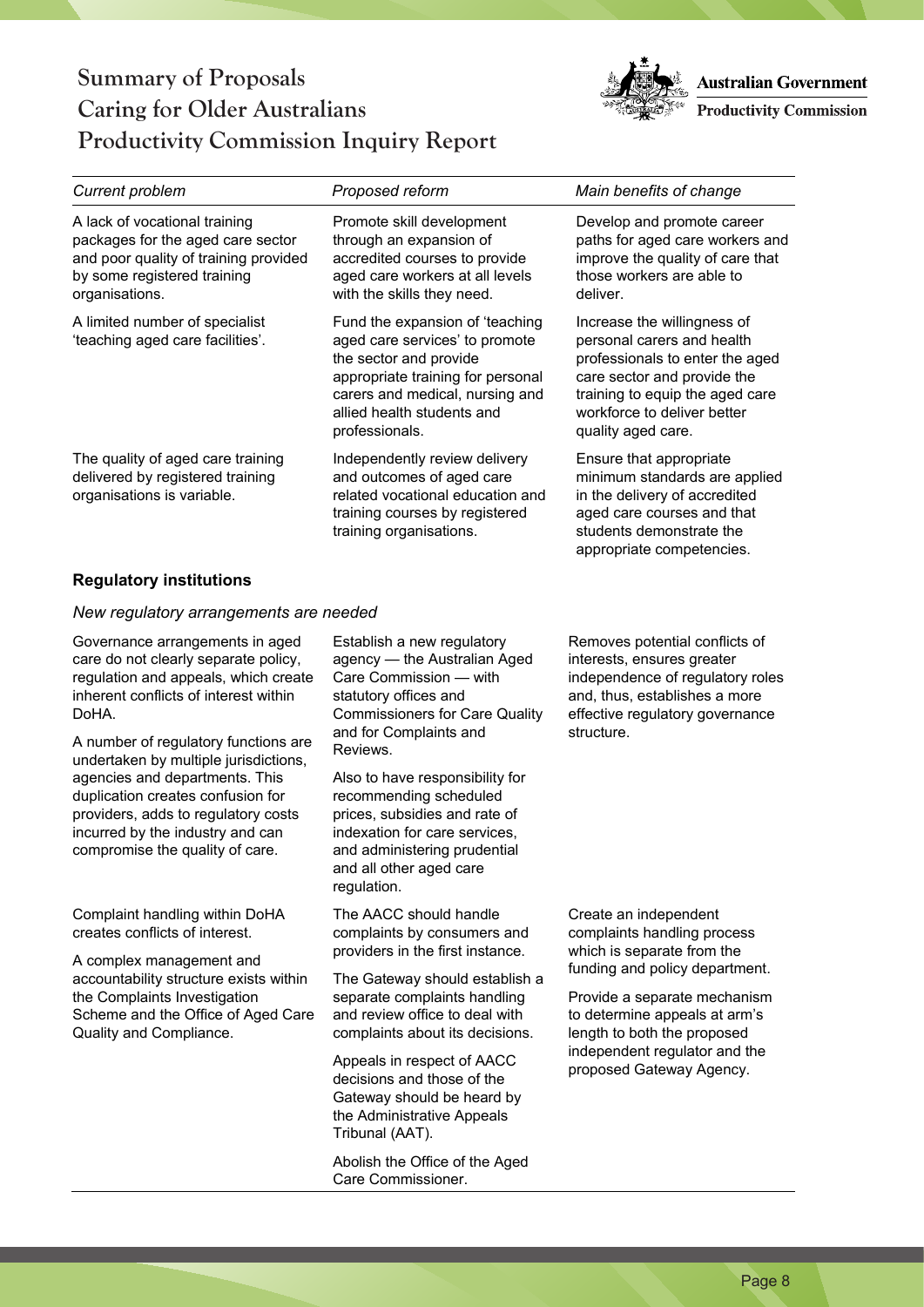objectives of those regulations.



| Current problem                                                                                                                                                               | Proposed reform                                                                                                                                                                                                                       | Main benefits of change                                                                                                                                                                                                                             |
|-------------------------------------------------------------------------------------------------------------------------------------------------------------------------------|---------------------------------------------------------------------------------------------------------------------------------------------------------------------------------------------------------------------------------------|-----------------------------------------------------------------------------------------------------------------------------------------------------------------------------------------------------------------------------------------------------|
| Concerns about retribution inhibit the<br>free flow of complaints from those<br>receiving care or from their families<br>and friends.                                         | Implement an independent<br>statutory Community Visitors<br>Program.                                                                                                                                                                  | Promote and protect the rights<br>and wellbeing of residents in<br>aged care facilities. Increase<br>access to, and enhance<br>confidence in, the workings of<br>the complaints processes. Allow<br>objective scrutiny on a more<br>informal basis. |
| Publicising information about assessments of the quality care provided                                                                                                        |                                                                                                                                                                                                                                       |                                                                                                                                                                                                                                                     |
| No certainty that the results of quality<br>assessments using the Community<br>Care Common Standards be made<br>publicly available.                                           | COAG should agree to publish<br>the results of community care<br>quality assessments using the<br><b>Community Care Common</b><br>Standards, consistent with the<br>publication of quality of care<br>assessment of residential care. | Assist providers and consumers<br>in making informed decisions<br>about the aged care services they<br>supply or receive.                                                                                                                           |
| Encouraging and enforcing compliance                                                                                                                                          |                                                                                                                                                                                                                                       |                                                                                                                                                                                                                                                     |
| The range of enforcement options is<br>limited, which in practice restricts<br>their usefulness.                                                                              | Provide a range of enforcement<br>tools to the AACC to ensure<br>penalties are proportional to the<br>severity of non-compliance.                                                                                                     | Better targeting and more<br>effective penalties and<br>interventions allow the regulator<br>to more effectively manage risks<br>of non-compliance.                                                                                                 |
| Putting streamlined reporting requirements into place                                                                                                                         |                                                                                                                                                                                                                                       |                                                                                                                                                                                                                                                     |
| Reporting requirements are overly<br>burdensome and duplicative,<br>consuming management and staff<br>time which could be better directed<br>towards providing care services. | Introduce a streamlined<br>reporting mechanism for all<br>service providers (across both<br>community and residential aged<br>care) based on the model used<br>to develop Standard Business<br>Reporting.                             | Reduce unnecessary costs to<br>providers while delivering timely<br>reporting information to the<br>regulator.                                                                                                                                      |
| Reducing the extent of some mandatory reporting requirements                                                                                                                  |                                                                                                                                                                                                                                       |                                                                                                                                                                                                                                                     |
| Mandatory disclosure requirements<br>to consumers impose unnecessary<br>costs on providers.                                                                                   | Amend the residential aged<br>care prudential standards to<br>allow providers to disclose<br>information (to care recipients<br>or prospective care recipients)<br>on request, rather than<br>automatically.                          | Reduce the significant disclosure<br>burden associated with servicing<br>incumbent and prospective care<br>recipients.                                                                                                                              |
| Reporting requirements impose a<br>significant compliance cost and<br>regulatory burden, and take<br>resources away from the priority of<br>finding the missing resident.     | Amend the mandatory reporting<br>requirements for missing<br>residents.                                                                                                                                                               | Reduce costs to providers and<br>free up resources to find missing<br>residents.                                                                                                                                                                    |
| Clarifying and simplifying jurisdictional responsibilities and harmonising some regulations                                                                                   |                                                                                                                                                                                                                                       |                                                                                                                                                                                                                                                     |
| Duplicate and inconsistent<br>regulations impose unnecessary<br>costs and impede achieving the                                                                                | COAG should identify and<br>remove, as far as possible,<br>onerous duplicate and                                                                                                                                                      | Improve the efficiency and<br>effectiveness of regulations.                                                                                                                                                                                         |

inconsistent regulations.